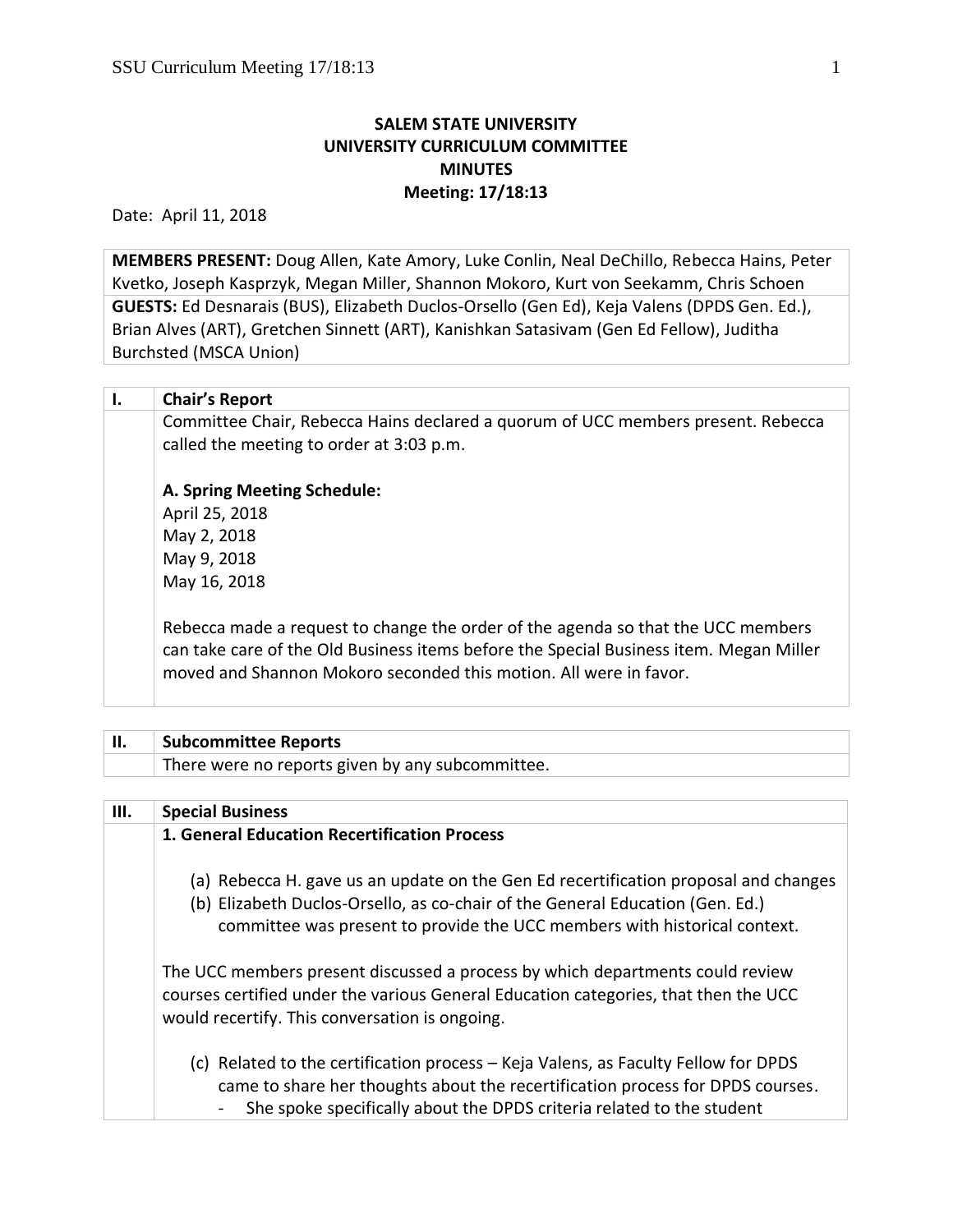experience and the effective delivery of the course material. Keja's discussion included how to evaluate the above-mentioned criteria during the recertification process. (d) Keja's suggestion is to have the DPDS Faculty Fellow (or a Provost designee or a designee from the Office of Diversity and inclusion) consult with department chairs in the year in which DPDS courses are being recertified by the UCC. The UCC members present discussed options at length. Rebecca H asked that UCC members, who have feedback on the proposal for the Gen. Ed. Recertification process, email her their suggestions before the next meeting. The discussion of the process is ongoing. **IV. Old Business –** those assigned to specific proposals discussed their status and provided updates. **A**. **ART + DESIGN DEPARTMENT - TABLED 1.** BA-Art-Art Education-Ed Studies in the Community, Non-Licensure-New Flowsheet [17:007](https://polaris.salemstate.edu/governance/?trackingNum=17:007&search=all) This item remains tabled. **B. MANAGEMENT DEPARTMENT**  Kate A. made a motion to discuss packet 18:209. Megan M. seconded this motion. Ed D was present from the Management department. **1.** BUS603K – Business Honor Thesis – New Course 18:209 - The proposal is to create a new course, which will be a Honors Thesis course for the Business students. The course has also applied to be a W-III course. - The members of the CRSA and Writing subcommittees reviewed the course and approved it. - Kate A. showed us the CID. There was a letter of support from the Honors Program Coordinator - Liz Duclos-Orsello would like to have a future conversation about the IDS prerequisite with all departments who are creating Honors Thesis courses. She is not opposed to the Business Honors course, which the department is proposing. There being no further discussion, Rebecca H. called for the vote. All UCC members present voted to approve the items discussed above. **C. ART + DESIGN DEPARTMENT** D. Allen made a motion to discuss items 18:227 and 18:252. Neal DeChillo seconded this motion. Brian Alves was present from the Art + Design department. **1.** ART101 – Color and Design – Change in Course [18:227](https://polaris.salemstate.edu/governance/?trackingNum=18:227&search=all)